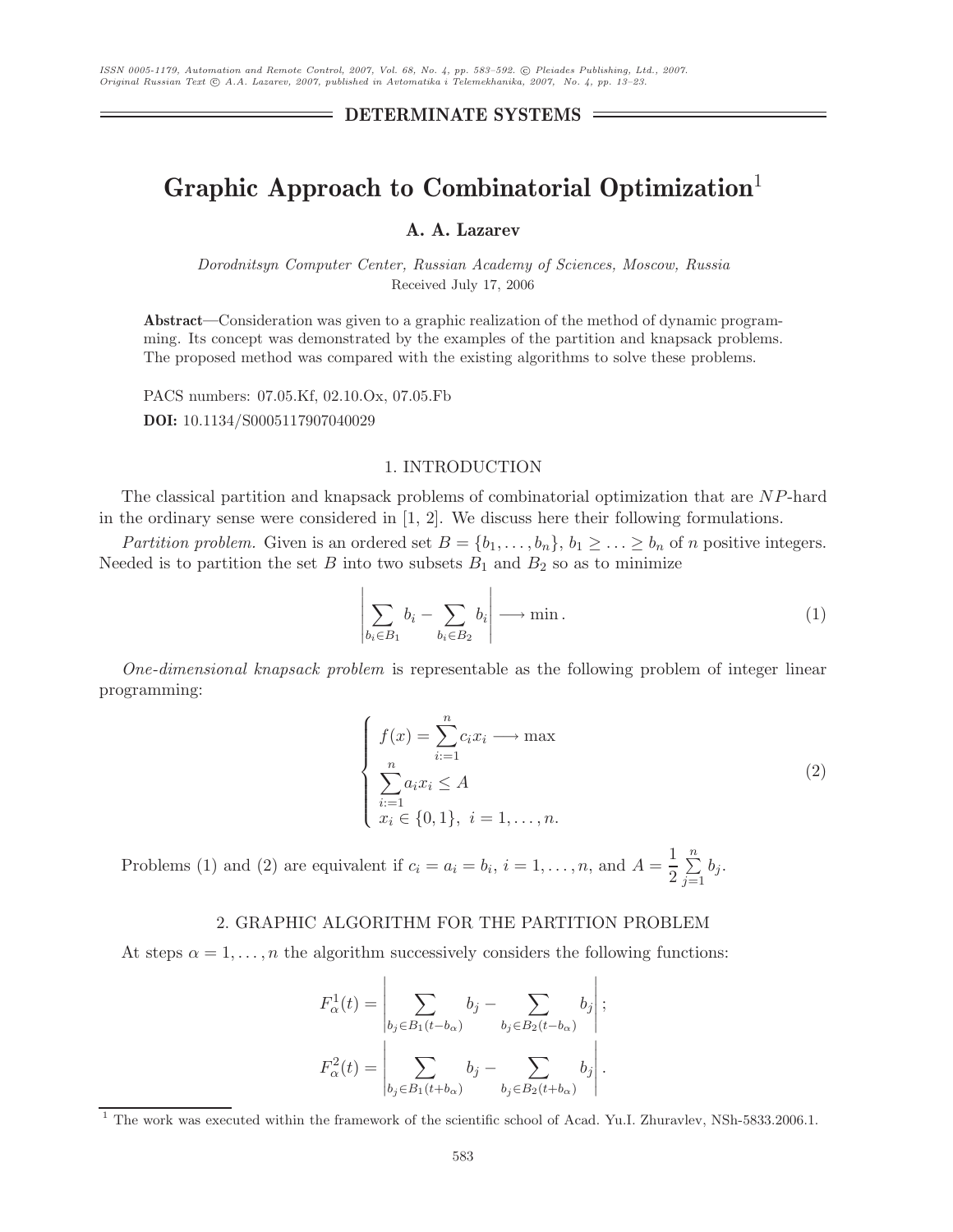#### 584 LAZAREV

In the function  $B_1(t)$ , as well as in  $B_2(t)$ , a set of elements  $\overline{B_1}$  (correspondingly,  $\overline{B_2}$ ) is associated with each point t from the interval  $\left[-\sum_{j:=1}^{\alpha}$  $\sum_{j:=1}^{\alpha} b_j$ ,  $\sum_{j:=1}^{\alpha} b_j$ 1 under consideration. It deserves noting that at each step  $\alpha$  of the algorithm  $B_1(t) \cup B_2(t) = \{b_1, \ldots, b_{\alpha-1}\} = \overline{B_1} \cup \overline{B_2}$ ,  $\forall t$ .

#### *2.1. Concept of the Graphic Algorithm*

The current number  $b_{\alpha}$ , where  $\alpha = 1, \ldots, n$ , is included successively in the set  $B_1(t)$  or  $B_2(t)$ . At each point t, the number  $b_{\alpha}$  is included so as to minimize the function  $\bigg| \sum_{b_j \in B_1}$  $\sum_{b_j \in B_1(t)} b_j + t - \sum_{b_j \in B_2(t)} b_j$  $\Bigg\vert$ , where  $t = t_1 - t_2$  and  $t_1$  and  $t_2$  are added, respectively, to  $B_1(t)$  and  $B_2(t)$ . The parameter t characterizes the sum of numbers that will be added to  $B_1(t)$  at the subsequent steps. If  $t < 0$ , then  $-t$  is equal to the sum that will be added to  $B_2(t)$  at the subsequent steps. At the current step  $\alpha$ , the following function is constructed from the function  $F_{\alpha-1}(t)$  =  $\Bigg| \sum_{b_j \in B_1}$  $\sum_{b_j\in B_1(t)} b_j - \sum_{b_j\in B_2(t)} b_j$ |<br>|<br>|<br>|<br>|<br>|<br>|<br>| obtained at the preceding step  $\alpha - 1$ :

$$
F_{\alpha}(t) := \min\{F_{\alpha-1}(t - b_{\alpha}), F_{\alpha-1}(t + b_{\alpha})\} = \min\{F_{\alpha}^{1}(t), F_{\alpha}^{2}(t)\},\
$$

where  $F_0(t) := 0, \forall t$ . If  $F_\alpha^1(t) < F_\alpha^2(t)$ , then  $B_1(t) := B_1(t - b_\alpha) \cup \{b_\alpha\}$ ; otherwise,  $B_2(t) := B_2(t + b_1) \cup b_1$ . The piecewise linear function  $F_\alpha(t)$  may be represented (and stored) in the table  $B_2(t + b_\alpha) \cup \{b_\alpha\}$ . The piecewise-linear function  $F_\alpha(t)$  may be represented (and stored) in the tabular form at the "break" points:  $t_0$ ;  $t_1$ ; ...;  $t_{m_\alpha}$ . Over the interval  $\left[t_i - \frac{t_i - t_{i-1}}{2}, t_i + \frac{t_{i+1} - t_i}{2}\right]$  $\bigg),$  $i = 1, \ldots, m_{\alpha} - 1$ , the piecewise-linear function  $F_{\alpha}(t)$  obeys the equation  $F_{\alpha}(t) = |t - t_i|$ , that is, its graph intersects the axis t at the point  $t_i$ . Some fixed partition  $(B_1; B_2)$  corresponds to each time interval  $\left[ t_i - \frac{t_i - t_{i-1}}{2}, t_i + \frac{t_{i+1} - t_i}{2} \right]$ ), that is,  $B_1(t^1) = B_1(t^2) = \overline{B}_1$ ,  $\forall t^1, t^2 \in$  $\left[t_i - \frac{t_i - t_{i-1}}{2}, t_i + \frac{t_{i+1} - t_i}{2}\right]$ (similarly for  $B_2(t)$ ). Let a tabular function  $F_{\alpha-1}(t)$  be obtained at the preceding step  $\alpha - 1$ . At the step  $\alpha$ , consideration is given to the two functions  $F_{\alpha-1}(t - b_{\alpha})$ and  $F_{\alpha-1}(t + b_{\alpha})$  defined, respectively, by two tables at the "break" points:  $t_0 - b_{\alpha}, \ldots, t_i - b_{\alpha}, \ldots$  $t_{m_{\alpha-1}} - b_{\alpha}$  and  $t_0 + b_{\alpha}, \ldots, t_i + b_{\alpha}, \ldots, t_{m_{\alpha-1}} + b_{\alpha}$ .

By comparing the graphs of both functions, we consider the time intervals  $[t^1, t^2]$ ,  $t^1, t^2 \in$  ${t_0-b_\alpha,\ldots,t_{m_{\alpha-1}}-b_\alpha,t_0+b_\alpha,\ldots,t_{m_{\alpha-1}}+b_\alpha}$  where the function  $F_{\alpha-1}(t-b_\alpha)$  (and, correspondingly,  $F_{\alpha-1}(t+b_{\alpha})$  is defined by a single equation of the piecewise-linear function. The piecewise-linear functions  $|t - a|$  and  $|t - b|$  intersect (or coincide) over this interval at most at one point.

Obviously, the function  $F_{\alpha}(t)$  can be defined by a table consisting of a set of points  $\{t_0$  −  $b_{\alpha},\ldots,t_{m_{\alpha-1}}-b_{\alpha},t_0+b_{\alpha},\ldots,t_{m_{\alpha-1}}+b_{\alpha}$  arranged in nondescending order, and part of points can be eliminated. Consideration is given to the intervals  $[t^1, t^2] \in \left[-\sum_{j:=1}^n z^j\right]$  $\sum_{j:=1}^{n} b_j, \sum_{j:=1}^{n} b_j$ 1 . Consequently, the function  $F_{\alpha}(t)$  will be defined at most by  $m_{\alpha} = 2 \times m_{\alpha-1}$  points. The partition  $(B_1(0),$  $B_2(0)$  obtained at the last step  $\alpha = n$  is the solution of the problem. The objective function is equal to  $F_n(0)$ .

#### *2.2. Reduction of the Considered Intervals*

Since at the step  $n$  one has to calculate the value of the objective function and determine its partition only at the point  $t = 0$ , at the step  $n - 1$  it suffices to calculate the values at the points  $t \in [-b_n, b_n]$ . Similarly, at the step  $n-2$ , it suffices to consider the interval  $[-b_n - b_{n-1}, b_n + b_{n-1}]$ ,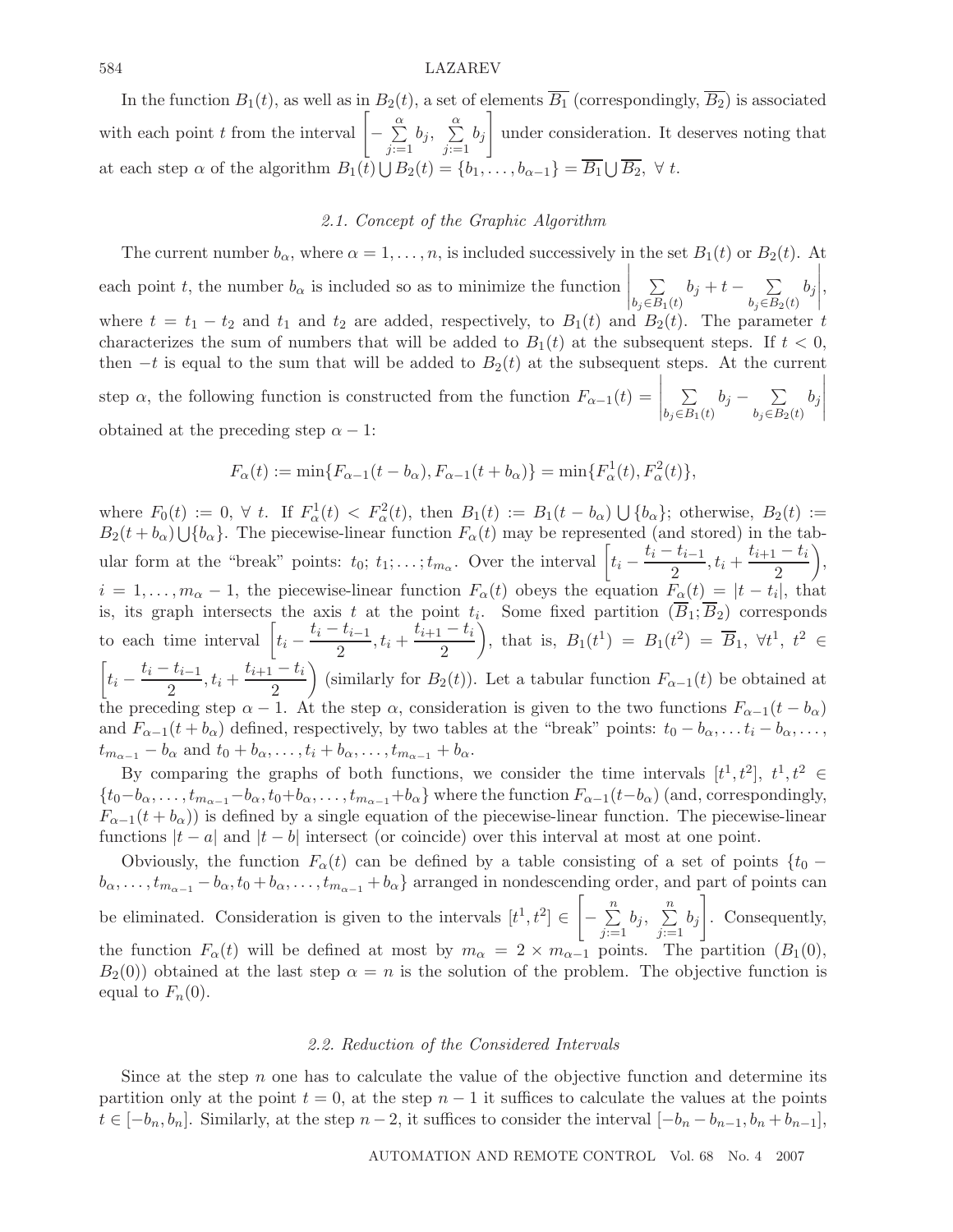instead of the interval 
$$
\left[-\sum_{j:=1}^{n} b_j, \sum_{j:=1}^{n} b_j\right]
$$
.

When constructing the function  $F_{\alpha}(t)$ , consideration is given only to the points  $t \in$  $\begin{bmatrix} - & \frac{n}{2} \\ - & \frac{n}{2} \end{bmatrix}$  $\sum_{j:=\alpha+1}^{n} o_j,$ 

 $\sum_{i=1}^{n}$  $\sum_{j:=\alpha+1}^{i} o_j$ 1 . For the interval to shrink as fast as possible, it is required to arrange  $b_j$  in nonascending order. If one takes into account that  $F_{\alpha}(t)$ ,  $\alpha = 1, \ldots, n$ , is an even function, then only half of the table suffices for practical realization of the algorithm.

#### *2.3. Example*

Let us consider the example of  $B = \{100, 70, 50, 20\}$ ,  $n = 4$ . The numbers are numerated in nonascending order.

**Step 0.**  $F_0(t) := 0$ ,  $B_1(t) = \emptyset$ ,  $B_2(t) = \emptyset$ ,  $\forall t$ .

**Step 1.** Arrangement for  $b_1 = 100$ . Two points  $0 + 100$  and  $0 - 100$  are considered. The functions are compared over three intervals [−240, <sup>−</sup>100], [−100, 100], and [100, 240] (or, owing to the reduction of the intervals, over  $[-140, -100]$ ,  $[-100, 100]$ , and  $[100, 140]$ ), where  $240 = \sum_{j=1}^{n} b_j$ .

Over the interval  $[-240, 0]$  we get the optimal partition  $B_1(t) = \{b_1\}$ ,  $B_2(t) = \emptyset$ ; over the interval [0, 240], the optimal partition  $B_1(t) = \emptyset$ ,  $B_2(t) = \{b_1\}$ . The results of calculations and the (extended) objective function  $F_1(t)$  are shown in Fig. 1. The following information is stored:

| 100 | 1 OO D               |  |
|-----|----------------------|--|
| 100 | $\cdot$ 100 $\prime$ |  |

As was already noted, it suffices to store only "half" of the table.

**Step 2.** Arrangement for  $b_2 = 70$ . Consideration is given to four points  $-100 - 70 = -170$ ;  $-100 + 70 = -30$ ;  $100 - 70 = 30$ ; and  $100 + 70 = 170$ . Calculations are carried out over five intervals [−240, <sup>−</sup>170], [−170, <sup>−</sup>30], [−30, 30], [30, 170], and [170, 240], but owing to the reduction it suffices to consider only three intervals  $[-70, -30]$ ,  $[-30, 30]$ , and  $[30, 70]$ . We get the optimal partition  $B_1(t) = \{b_1\}$ ,  $B_2(t) = \{b_2\}$  over the interval  $[-70, 0]$  and the optimal partition  $B_1(t) = \{b_2\}$ ,  $B_2(t) = \{b_1\}$  over the interval [0,70]. In fact, we do not consider the intervals, but immediately construct the function  $F_2(t)$ , that is, include in the table the points  $-30$  and 30 and their corresponding partitions. The partitions  $B_1(t) = \{b_1\}$ ,  $B_2(t) = \{b_2\}$  and  $B_1(t) = \{b_2\}$ ,  $B_2(t) = \{b_1\}$ correspond, respectively, to the points −30 and 30. Figure 2 shows transformation of the function  $F_1(t)$  to the functions  $F^1(t)$  and  $F^2(t)$ . The results of calculations and the (extended) objective function  $F_2(t)$  are shown in Fig. 3. Therefore, to execute the next algorithmic step, it suffices to store information only at one point  $t = 30$ :

| ×.                 |  |
|--------------------|--|
| $\cdot$ II<br>11 ) |  |

**Step 3.** Arrangement for the number  $b_3 = 50$ . The four points  $-30 - 50 = -80$ ;  $-30 + 50 = 20$ ;  $30 + 50 = 80$ ; and  $30 - 50 = -20$  are considered. Owing to the interval reduction, it suffices

AUTOMATION AND REMOTE CONTROL Vol. 68 No. 4 2007

1

 $\sum_{j:=\alpha+1}^{n} b_j, \sum_{j:=\alpha+1}^{n} b_j$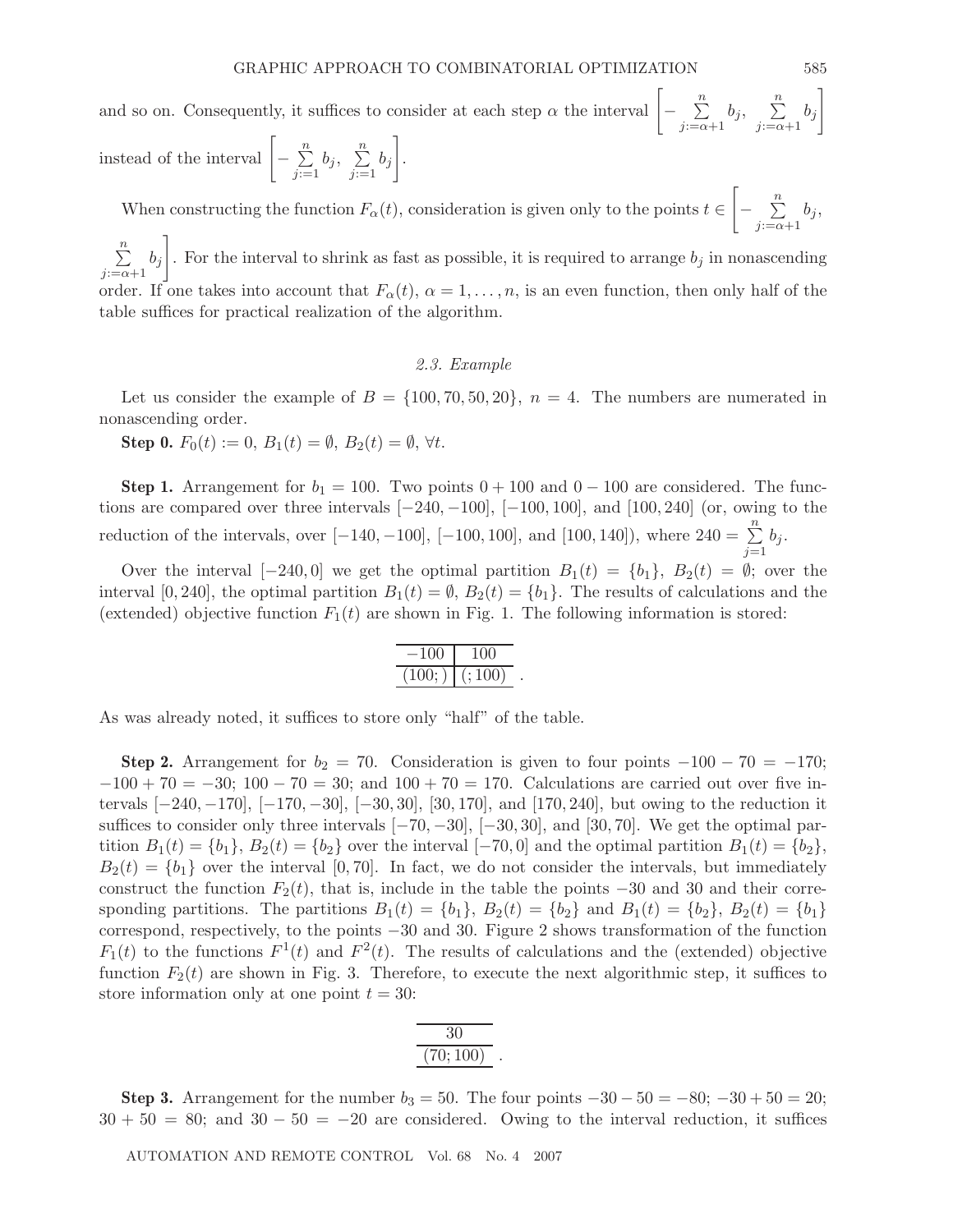586 LAZAREV



to consider only one interval [−20, 20]. The results of calculations and the (extended) objective function  $F_3(t)$  are depicted in Fig. 4. The following information is stored for one point  $t = 20$ :

$$
\frac{20}{(70, 50; 100)}.
$$

At Step 4 we obtain two optimal "symmetric" solutions  $B_1(0) = \{b_1, b_4\}, B_2(0) = \{b_2, b_3\}$  and  $B_1(0) = \{b_2, b_3\}, B_2(0) = \{b_1, b_4\}.$ 

We have, thus, considered  $2(-100\&100)+2(-30\&30)+2(-20\&20)+1(0) = 7$  points, whereas the dynamic programming algorithm [3] (with reduction of intervals) would require  $280+140+40+0=$ 460 points. The best of the exact partition algorithms, the *Balsub* algorithm [2, p. 83] requires  $O(n b_{\text{max}})$  operations and establishes the solution in  $2 \times \frac{n}{2} \times b_{\text{max}} = 400$  operations.

Since  $F_{\alpha}(t)$  is an even function, it suffices to store only "half" of the table. It also deserves noting that with "scaling with small parameter modifications" in the example, that is, with  $b'_j = Kb_j + \varepsilon_j$ ,<br>where  $|\varepsilon_j| \ll K$ ,  $j = 1$ ,  $n$ , and K is a sufficiently great positive constant, laboriousness of where  $|\varepsilon_j| \ll K$ ,  $j = 1, \ldots, n$ , and K is a sufficiently great positive constant, laboriousness of the dynamic programming-based algorithm is  $O(Kn \sum b_i)$  operations, whereas that of the graphic algorithm remains the same. For the *Balsub* algorithm with laboriousness of  $O(n_b)_{\text{max}}$  operations, this "scaling" also leads to a  $K$ -fold increase in laboriousness. Therefore, the graphic algorithm determines solution by the same number of operations for all points of some cone in the n-dimensional space, provided that the parameters of the example are represented as the point  $(b_1,\ldots,b_n)$  in the n-dimensional space. The parameters may be both negative and noninteger.

# *2.4. Algorithm Laboriousness*

**Theorem 1.** At the step  $\alpha = n$ , the graphic algorithm determines the optimal partition  $B_1(0)$ and  $B_2(0)$ .

**Proof.** We demonstrate that the algorithm determines the optimal partial partition  $B_1(t)$  and  $B_2(t)$  of the numerical subset  $\{b_1,\ldots,b_\alpha\}$  at each point  $t \in$  $\begin{bmatrix} - & \frac{n}{2} \\ - & \frac{n}{2} \end{bmatrix}$  $\sum_{j:=\alpha+1}^{n} b_j, \sum_{j:=\alpha+1}^{n} b_j$ 1 of each step  $\alpha = 1, \ldots, n$ .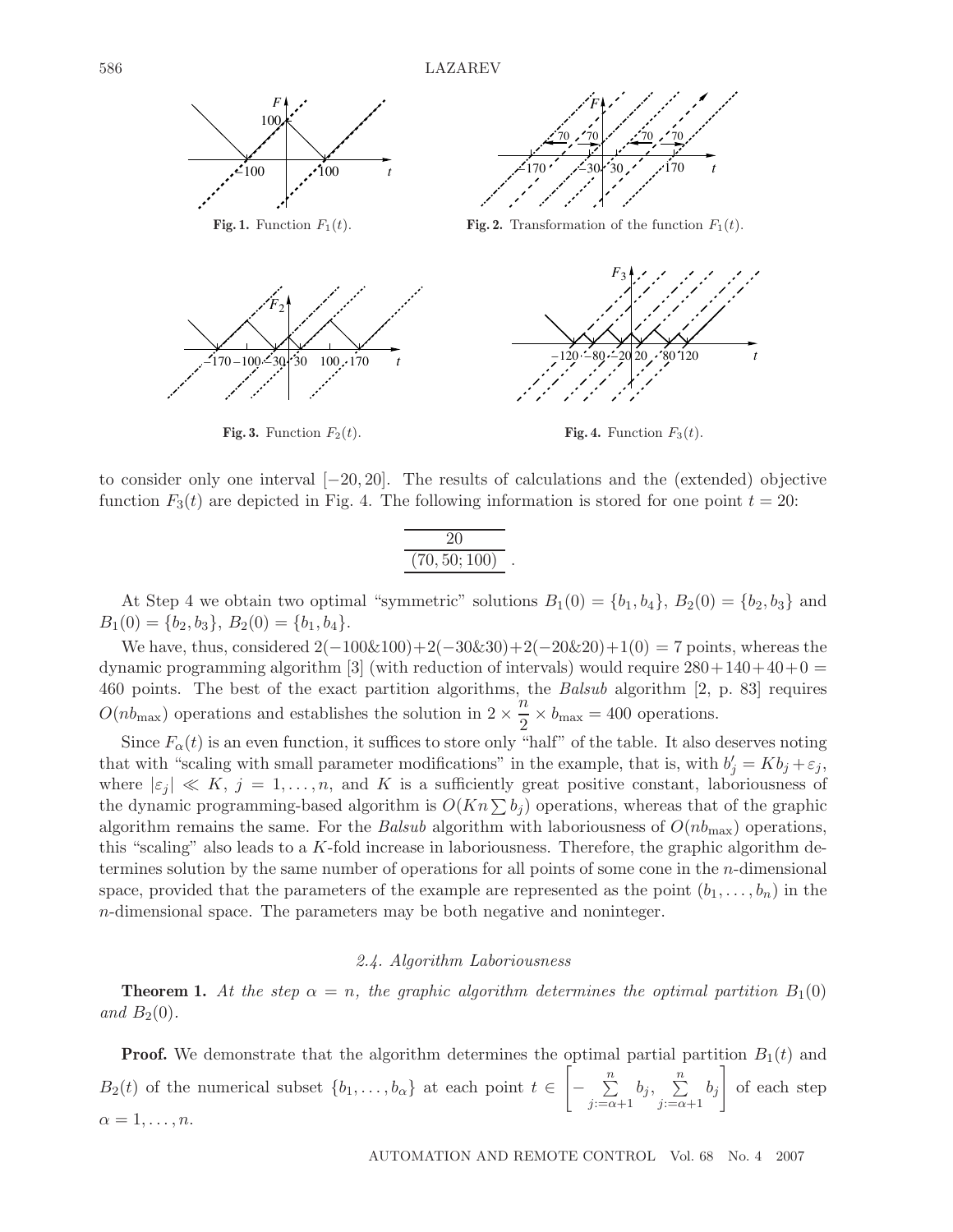The proof is carried out by induction.

(1) Obviously, at the step  $\alpha = 1$  we get the optimal partition  $B_1(t)$  and  $B_2(t)$  at each point  $t \in$  $\left[-\frac{n}{\sum}\right]$  $\sum_{j=2}^{n} b_j, \sum_{j=2}^{n} b_j$ 1 .

(2) Let us assume that at step  $\alpha$  we get some optimal partition  $B_1(t)$  and  $B_2(t)$  at each point  $t \in$  $\begin{bmatrix} - & \frac{n}{2} \\ - & \frac{n}{2} \end{bmatrix}$  $\sum_{j:=\alpha+1}^n b_j, \sum_{j:=\alpha+1}^n b_j$ 1 .

(3) We demonstrate that at step  $\alpha + 1$  the algorithm provides the optimal partition  $B_1(t)$  and  $B_2(t)$  at each point  $t \in$  $\begin{bmatrix} - & \frac{n}{2} \\ - & \frac{n}{2} \end{bmatrix}$  $\sum_{j=-\alpha+2}^n b_j, \sum_{j=-\alpha+2}^n b_j$ 1 .

*Ex adverso.* Let at the point t the algorithm construct two partitions  $(B_1(t - b_{\alpha+1}); B_2(t (b_{\alpha+1}) \bigcup \{b_{\alpha+1}\}\right)$  and  $(B_1(t + b_{\alpha+1}) \bigcup \{b_{\alpha+1}\}; B_2(t + b_{\alpha+1})\big)$ .

The algorithm takes the partition which provides the least value of  $\Bigg| \sum_{b_j \in E}$  $\sum_{b_j \in B_1} b_j + t - \sum_{b_j \in B_2} b_j$  $\cdot$ Let at the point t there be a partition  $(\overline{B}_1; \overline{B}_2)$  such that

Let at the point 
$$
t
$$
 there be a partition  $(D_1, D_2)$  such that

$$
\left| \sum_{b_j \in B_1(t+b_{\alpha+1}) \bigcup \{b_{\alpha+1}\}} b_j + t - \sum_{b_j \in B_2(t+b_{\alpha+1})} b_j \right| > \left| \sum_{b_j \in \overline{B}_1} b_j + t - \sum_{b_j \in \overline{B}_2} b_j \right|
$$

and

$$
\left| \sum_{b_j \in B_1(t - b_{\alpha+1})} b_j + t - \sum_{b_j \in B_2(t - b_{\alpha+1})} b_j \right| > \left| \sum_{b_j \in \overline{B}_1} b_j + t - \sum_{b_j \in \overline{B}_2} b_j \right|
$$

are satisfied. Let  $b_{\alpha+1} \in \overline{B}_1$ . Then,

$$
\left|\sum_{b_j \in B_1(t+b_{\alpha})} b_j + b_{\alpha+1} + t - \sum_{b_j \in B_2(t+b_{\alpha})} b_j \right| > \left|\sum_{b_j \in \overline{B}_1 \setminus \{b_{\alpha+1}\}} b_j + b_{\alpha+1} + t - \sum_{b_j \in \overline{B}_2} b_j \right|,
$$

but the partition  $(B_1(t + b_\alpha); B_2(t + b_\alpha))$  obtained at the step  $\alpha$  at the point  $t + b_\alpha$  is not optimal because the partition  $(\overline{B}_1 \setminus \{b_{\alpha+1}\}; \overline{B}_2)$  is "better," and we encounter a contradiction. Similar proof is possible for the case of  $b_{\alpha+1} \in B_2$ .  $\Box$ 

Analysis of the graphic algorithm suggests the following.

(1) There exists a class of integer examples where the number of points grows exponentially from step to step. For example,  $B = \{b_1, \ldots, b_n\} = \{M, M-1, M-2, \ldots, 1, 1, \ldots, 1\}; M$  is a sufficiently great number, and the sum of unities in the example is equal to  $M(M + 1)/2$ , that is,  $n = M + M(M + 1)/2.$ 

(2) There exists a class of noninteger examples  $B = \{b_1, \ldots, b_n\}$  where the number of points grows exponentially from step to step. For example, if there exists no set of numbers  $\lambda_i = \pm 1$ ,  $i = 1, \ldots, n$  such that  $\lambda_1 b_1 + \ldots + \lambda_n b_n = 0$  is satisfied, then the number of points in this example grows as  $O(2^n)$ .

### *2.5. Experimental Estimation of the Algorithm Laboriousness*

The algorithms described in the well-known book [2] were compared with the above graphic algorithm, and two groups of experiments were run.

AUTOMATION AND REMOTE CONTROL Vol. 68 No. 4 2007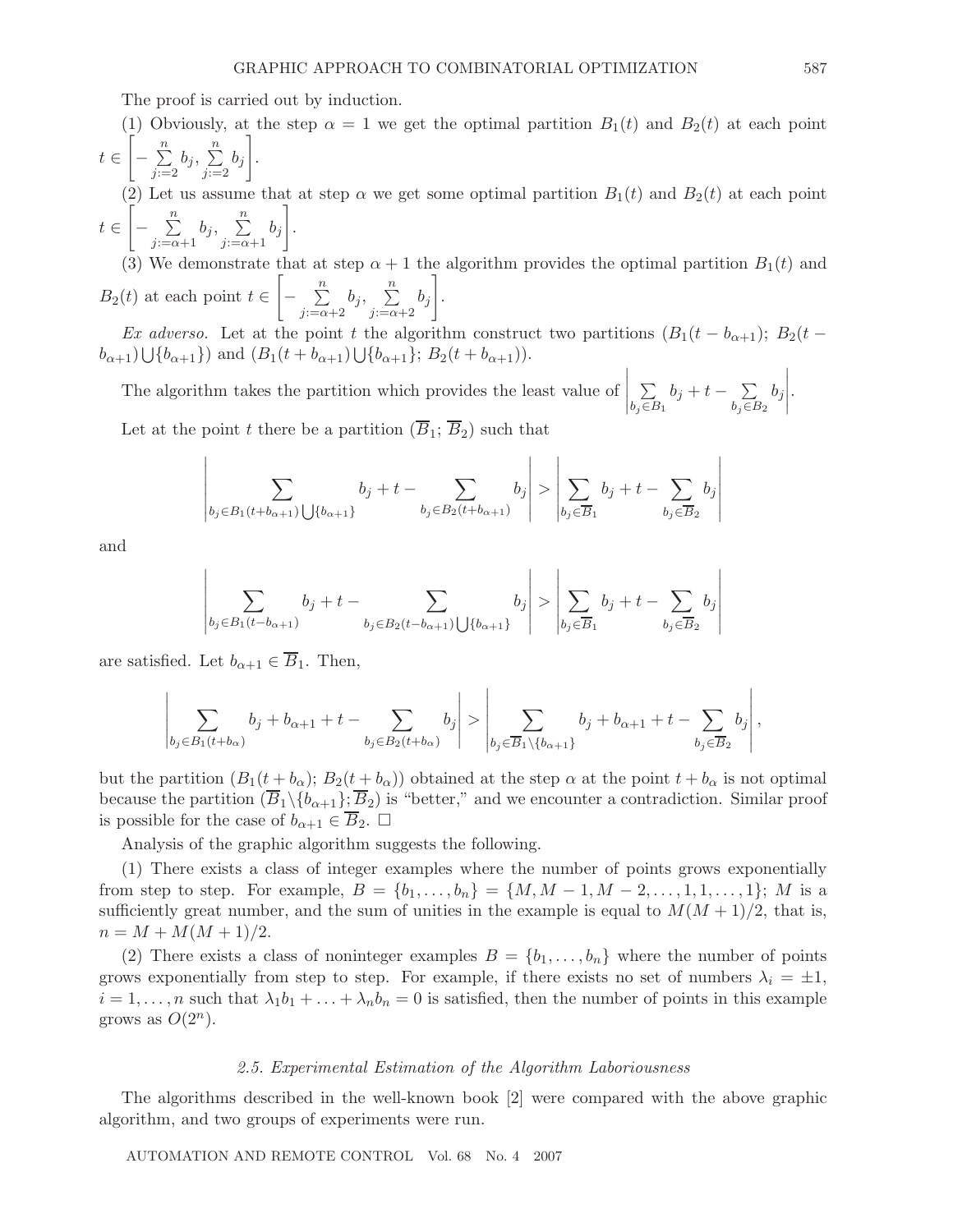|                |                     | 3    | 4   | 5                             | 6   |      |      | 9              | 10         |
|----------------|---------------------|------|-----|-------------------------------|-----|------|------|----------------|------------|
| $\overline{4}$ | 123 410             | 9    | 307 | 328                           | 20  | 443  | 640  | $\mathfrak{D}$ | 63 684     |
| $\frac{5}{2}$  | 1 086 008           | 16   | 444 | 512                           | 40  | 564  | 1000 | $\overline{2}$ | 337 077    |
| 6              | 8 1 4 5 0 6 0       | 29   | 542 | 738                           | 60  | 687  | 1440 | 4              | 1 140 166  |
| $\overline{7}$ | 53 524 680          | 48   | 633 | 1004                          | 140 | 811  | 1960 | 11             | 2 799 418  |
| 8              | 314 457 495         | 76 I |     | 725 1312 212                  |     | 933  | 2560 | 23             | 5 348 746  |
| 9              | 1 677 106 640       |      |     | 115   814   1660   376        |     | 1053 | 3240 | 83             | 8 488 253  |
| 10             | 8 217 822 536   168 |      |     | $905 \mid 2050 \mid 500 \mid$ |     | 1172 | 4000 | 416            | 11 426 171 |
|                |                     |      |     |                               |     |      |      |                |            |

|                |                               | $\mathcal{D}$ | 6         |                                                                       |    | 9              | 10 | 11      | 12   | 13 | 14            | 15                         | 16                   | 17  |
|----------------|-------------------------------|---------------|-----------|-----------------------------------------------------------------------|----|----------------|----|---------|------|----|---------------|----------------------------|----------------------|-----|
| $\overline{4}$ | 8 1463 1591                   |               | 16 2196   | 3080                                                                  | 4  | $\overline{2}$ |    | 6 1310  | 1604 |    | 20 2207       |                            | 3200   10 504   8970 |     |
| $\frac{5}{2}$  | 16   2191   2490              |               | 40   2797 | 44675                                                                 |    | $\mathcal{S}$  |    | 17 2482 | 3102 |    | 40 2811       | 5000                       | 6641 3642            |     |
| 6              | 29 2700 3586                  |               | 60 3401   | 6570                                                                  | 12 | $\downarrow$   |    | 26 2884 | 3932 |    | 60 3418       | 7176                       | 3000 3170            |     |
|                | 50   3145   4881   140   4006 |               |           | 8729 15                                                               |    | 61             |    | 54 3353 |      |    | 6794 136 4029 | 9800                       | 1101                 | -88 |
|                |                               |               |           | 87   3600   6362   216   4617   11 056   19                           |    | 8              |    | 82 3849 |      |    |               | 7039   220   4645   12 112 | 333                  | 377 |
|                |                               |               |           | 149 4050 8059 464 5241 13 644 52 21 144 4109 11 803 476 5232 16 200   |    |                |    |         |      |    |               |                            | 86                   |     |
|                |                               |               |           | 10 245 4499 9930 656 5815 16 730 24 10 240 4732 12 410 676 5854 18840 |    |                |    |         |      |    |               |                            | 18                   |     |

(1) In the first group, for all integer values the parameters meet the constraints  $40 \ge b_1 \ge$  $\ldots \geq b_n \geq 1$ , for  $n = 4, 5, \ldots, 10$ . The results obtained are compiled in Table 1 where the first column shows problem dimensionality  $n$ , the second column, the total number of the examples solved for the given n (the number of combinations of  $b_{\text{max}} + n - 1$  numbers n at a time, where  $b_{\text{max}} = 40$ ; the columns three to five show the mean laboriousness, respectively, of the graphic, *Balsab*, and dynamic programming-based algorithms, the columns six to eight show the maximum laboriousness, respectively, of the graphic, *Balsab*, and dynamic programming-based algorithms, the ninth column shows the number of examples for which laboriousness of the *Balsub* algorithm is smaller than that of the graphic algorithm, and the tenth column, the number of examples for which laboriousness of the dynamic programming-based algorithm is smaller than that of the *Balsub* algorithm.

(2) In the second group of experiments, for  $n = 4, 5, \ldots, 10$ , constructed were groups of 20000 examples with uniformly selected parameters  $b_i \in [1, 200], i = 1, \ldots, n$ . Then 1000n examples  ${b'_1, \ldots, b'_n}$  were solved for each example in the *n*-dimensional space in the neighborhood of  $r = 100 + n$  so that  $b = (100 + n) \le k' \le h + (100 + n) i = 1$  and At that if a highly laborious  $100 + n$  so that  $b_i - (100 + n) \le b'_i \le b_i + (100 + n)$ ,  $i = 1, ..., n$ . At that, if a highly laborious example existed in the neighborhood, then "we pass to this example." The process stopped when example existed in the neighborhood, then "we pass to this example." The process stopped when one fails to find "more complex examples" in the neighborhood. The following results were obtained (see Table 2).

Column one shows the problem dimensionality  $n$ , columns two to four show the mean laboriousness of, respectively, the graphic, *Balsub*, and dynamic programming-based algorithms at the "initial point," columns five to seven show the maximum values of the algorithm at the "initial point," columns eight and nine show the maximum and mean numbers of passages from the initial to the final point," columns ten to twelve show the mean laboriousness of the algorithms under consideration at the "final points," columns thirteen to fifteen show the maximal laboriousness of the algorithms under study at the "final points," and columns sixteen and seventeen show the number of examples for which laboriousness of the dynamic programming-based algorithm is smaller than that of the *Balsub* algorithm, respectively, at the initial and final points.

With the exception of 38 examples for  $n = 4$  and two examples for  $n = 5$  of the 20000 "final" examples, in all (*Sic!*) "initial" and "final" examples laboriousness of the *Balsub* algorithm exceeded that of the graphic system.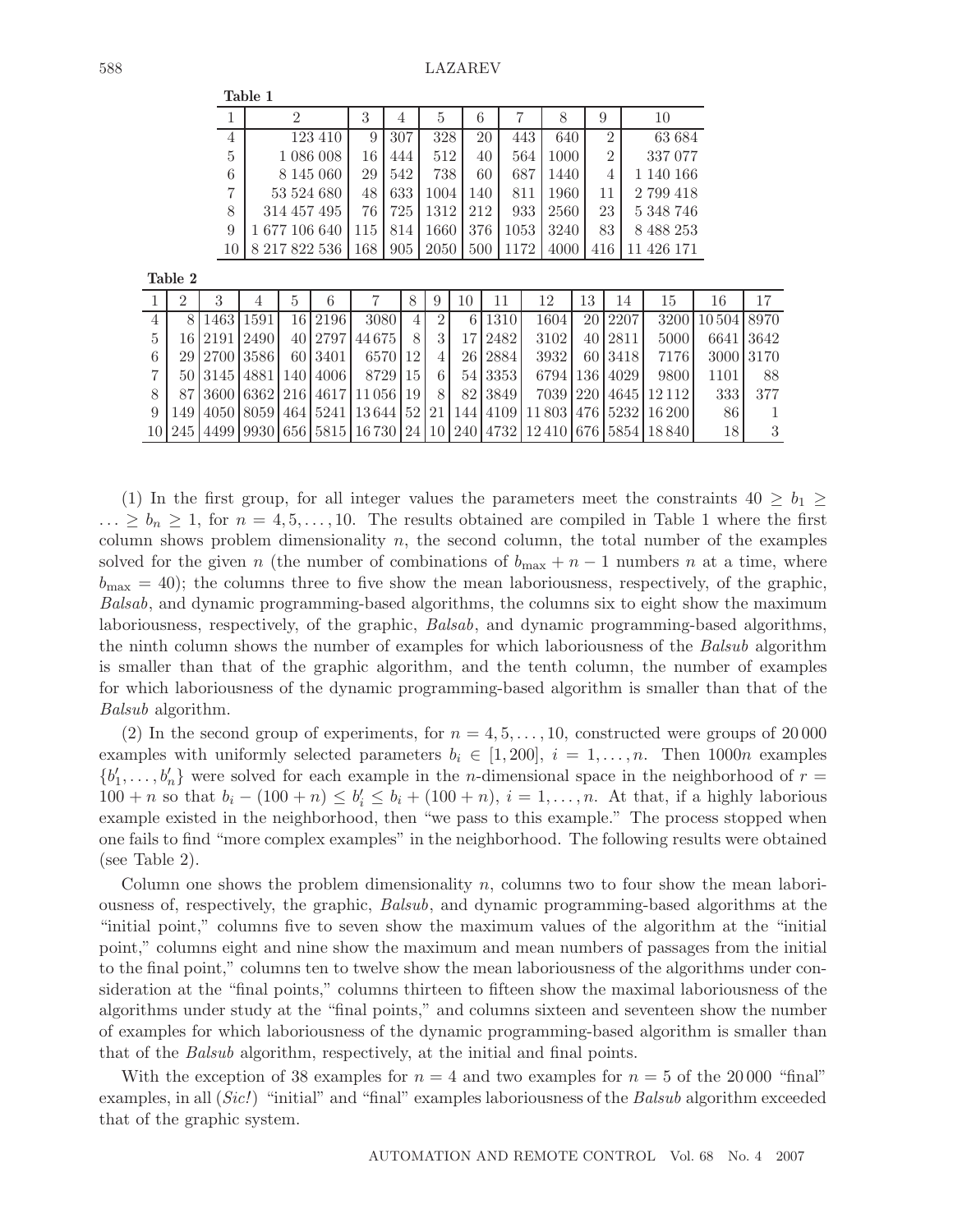#### GRAPHIC APPROACH TO COMBINATORIAL OPTIMIZATION 589

# 3. GRAPHIC APPROACH TO THE PROBLEM OF ONE-DIMENSIONAL KNAPSACK  $(0 - 1 \; knapsack)$

#### *3.1. Dynamic Programming Algorithm for the Knapsack Problem*

The dynamic-programming algorithm based on the Bellman optimality principle [1, 3] is considered as the most efficient one. It works only if the parameters  $A, a_i \in \mathbb{Z}^+, i = 1, \ldots, n$ . The function

$$
g_{\alpha}(t) = \max_{x_{\alpha} \in \{0,1\}} (c_{\alpha}x_{\alpha} + g_{\alpha-1}(t - a_{\alpha}x_{\alpha})), \quad t \ge a_{\alpha}x_{\alpha},
$$

is constructed at each step  $\alpha = 1, \ldots, n$  at each point  $0 \le t \le A$ . For each point t, a corresponding  $x_\alpha = \arg \max g_\alpha(t)$  is fixed. At the step  $\alpha = n$ , the optimal solution is determined at the point  $t = A$ .

The algorithm is illustrated by way of the example from [4, p. 125–129].

$$
\begin{cases}\nf(x) = 5x_1 + 7x_2 + 6x_3 + 3x_4 \longrightarrow \max \\
2x_1 + 3x_2 + 5x_3 + 7x_4 \le 9 \\
x_i \in \{0, 1\}, \ i = 1, ..., 4.\n\end{cases}
$$
\n(3)

Its operation is representable as Table 3.

| Taple 3        |          |                          |                  |         |                |          |                |           |
|----------------|----------|--------------------------|------------------|---------|----------------|----------|----------------|-----------|
| t              | $g_1(t)$ | x(t)                     | $g_2(t)$         | x(t)    | $g_3(t)$       | x(t)     | $g_4(t)$       | x(t)      |
| $\theta$       | $\theta$ | $(0_{,1})$               | $\overline{0}$   | (0,0,.) | $\Omega$       | (0,0,0,) | $\theta$       | (0,0,0,0) |
|                |          | $(0_{,1})$               | $\boldsymbol{0}$ | (0,0,.) |                | (0,0,0,) | $\overline{0}$ | (0,0,0,0) |
| $\overline{2}$ | 5        | (1,  )                   | $\bf 5$          | (1,0,   | $\overline{5}$ | (1,0,0,) | $\bf 5$        | (1,0,0,0) |
| 3              | 5        | $(1_{,1,1})$             | 7                | (0,1,,) |                | (0,1,0,) | 7              | (0,1,0,0) |
| 4              | 5        | $(1_{,1,1})$             |                  | (0,1,,) |                | (0,1,0,) |                | (0,1,0,0) |
| 5              | 5        | $\perp, \, , \, \rangle$ | 12               | (1,1,.) | 12             | (1,1,0,) | 12             | (1,1,0,0) |
| 6              | 5        | (1, 0)                   | 12               | (1,1,,) | 12             | (1,1,0,) | 12             | (1,1,0,0) |
| $\overline{ }$ | 5        | (1,  )                   | 12               | (1,1,,) | 12             | (1,1,0,) | 12             | (1,1,0,0) |
| 8              | 5        | (1,  )                   | 12               | (1,1,,) | 13             | (0,1,1,) | 13             | (0,1,1,0) |
| 9              | 5        | 1, 1, 1)                 | 12               | (1,1,   | 13             | (0,1,1,) | 13             | (0,1,1,0) |

Therefore, we get the optimal solution  $(0, 1, 1, 0)$  and the corresponding value of the objective function  $g_4(9) = 13$ . Laboriousness of the algorithm is  $O(nA)$  operations.

#### *3.2. Graphic Approach*

The function  $g_{\alpha}(t)$  is representable as

| $m_{\alpha}$<br>$\boldsymbol{\cdot}$<br>ℯ<br>ی |  | U | $\iota_{m_{\alpha}}$ |
|------------------------------------------------|--|---|----------------------|
|                                                |  |   |                      |

that is, for  $t \in [t_j, t_{j+1})$  we get  $g_\alpha(t) = f_j, j = 0, 1, ..., m_\alpha - 1$ .

The function  $g_{\alpha+1}(t)$  can be obtained from the function  $g_{\alpha}(t)$  in the following way:

$$
g^{1}(t) = g_{\alpha}(t), x_{\alpha+1}(t) = 0,
$$
  
\n
$$
g^{2}(t) = c_{\alpha+1} + g_{\alpha}(t - a_{\alpha+1}), x_{\alpha+1}(t) = 1, a_{\alpha+1} \le t,
$$
  
\n
$$
g^{2}(t) = g^{1}(t), x_{\alpha+1}(t) = 0, a_{\alpha+1} > t,
$$
  
\n
$$
g_{\alpha+1}(t) = \max\{g^{1}(t), g^{2}(t)\}.
$$

AUTOMATION AND REMOTE CONTROL Vol. 68 No. 4 2007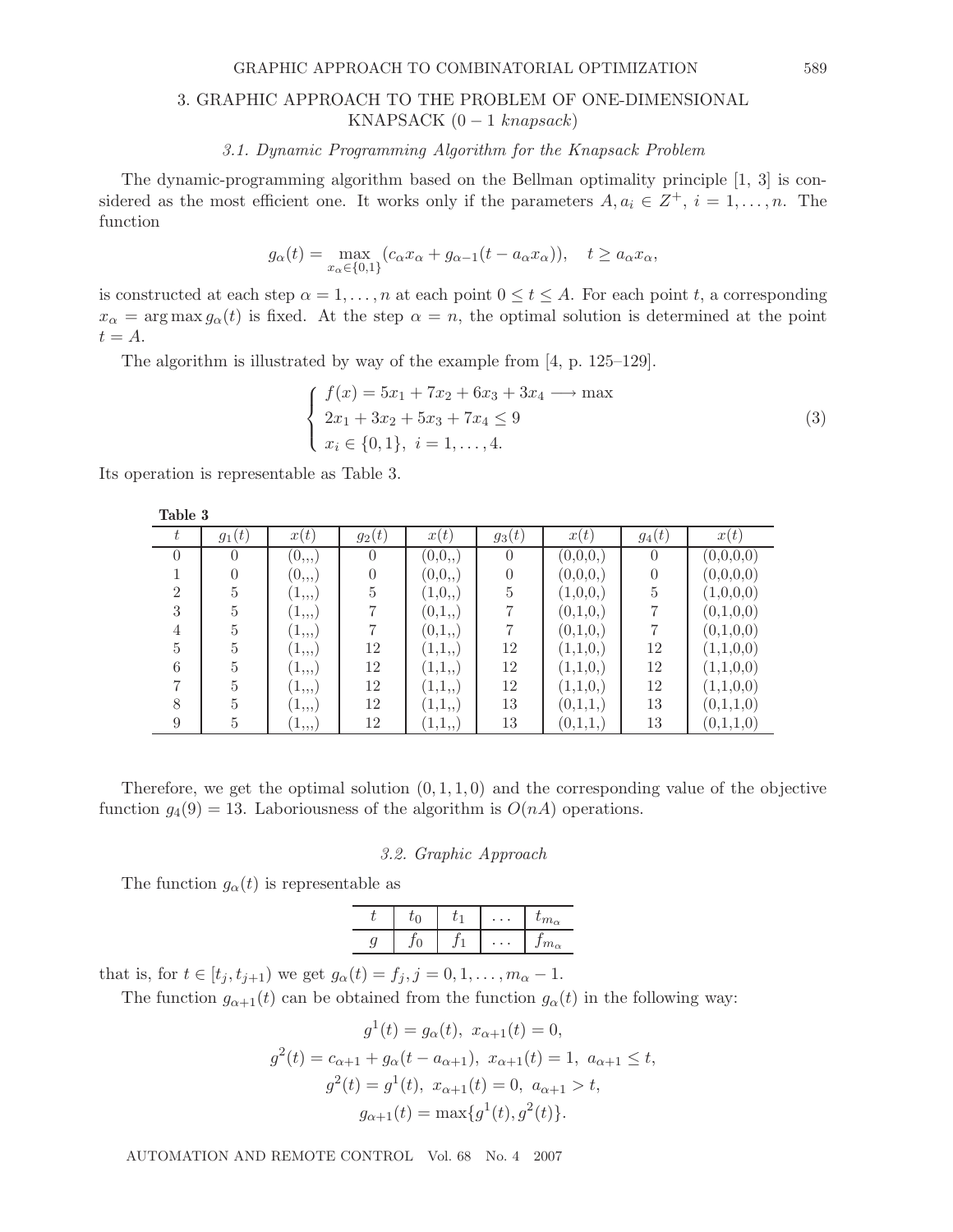

**Fig. 5.** The functions  $g^1(t)$  and  $g^2(t)$  (dashed line).

The graph of  $g^2(t)$  is constructed from the graph of  $g_\alpha(t)$  by an "upward" shift by  $c_{\alpha+1}$  and "right" shift by  $a_{\alpha+1}$ . The function  $g^2(t)$  is representable as

|                                                                                   | $t_0 + a_{\alpha+1}$ $t_1 + a_{\alpha+1}$ $t_{m_\alpha}$ | $u_{m}$ + $a_{\alpha+1}$ |  |
|-----------------------------------------------------------------------------------|----------------------------------------------------------|--------------------------|--|
| $g \mid f_0 + c_{\alpha+1} \mid f_1 + c_{\alpha+1} \mid \ldots \mid f_{m_\alpha}$ |                                                          | $+ c_{\alpha+1}$         |  |

The graph  $g^1(t)$  repeats completely that of  $g_\alpha(t)$ . Consequently, in order to construct  $g_{\alpha+1}(t)$  $\max\{g^1(t), g^2(t)\}\$  one has to consider at most  $2m_\alpha$  intervals made up by the points from the set  $\{t_0, t_1,\ldots,t_{m_\alpha}, t_0 + a_{\alpha+1}, t_1 + a_{\alpha+1},\ldots,t_{m_\alpha} + a_{\alpha+1}\}\$ belonging to the interval [0, A]. The number of points does not exceed A for  $a_i \in \mathbb{Z}^+, i = 1, \ldots, n$ . For the integer example, laboriousness of the graphic algorithm, therefore, does not exceed  $\min\{O(nA), O(nf_{\text{max}})\}\)$ , as it is the case for the dynamic programming-based algorithm. It also deserves noting that the parameters of the problem may be both noninteger and negative. In this case, the graph of  $g^2(t)$  is constructed from that of  $g_{\alpha}(t)$  by "downward" shift by  $|c_{\alpha+1}|$  (if  $c_{\alpha+1} < 0$ ) and "left" shift by  $|a_{\alpha+1}|$   $(a_{\alpha+1} < 0)$ .

The same example (3) is used below to illustrate the graphic algorithm.

**Step 1.** As the result, we get the following values:

| x(t) | , , | , , , , |  |
|------|-----|---------|--|

**Step 2.** The dashed lines in Fig. 5 depict the functions  $q^1(t)$  and  $q^2(t)$ . One has to consider the intervals made up by the points  $0, 2, 0+3, 2+3$  in order to construct the function  $g_2(t)$ .

The results of calculations and the objective function  $g_2(t)$  are shown in Fig. 6. As the result:

| x(t) | (0,0,.) | (1,0,,) | (0,1, 0) | (1,1, ,) |
|------|---------|---------|----------|----------|

**Step 3.** To construct the function  $g_3(t)$ , one has to consider the intervals made up by the points  $0, 2, 3, 5, 0+5, 2+5, 3+5$ . The point  $5+5 > 9$  is not considered. Many fragments  $q^2(t)$  (shown by the dashed line) are "absorbed" and do not participate in  $g_3(t)$ . The third step of the algorithm results in

| x(t) | (0, 0, 0, | (1,0,0, | (0,1,0, | (1,1,0, | (0, 1, 1, |
|------|-----------|---------|---------|---------|-----------|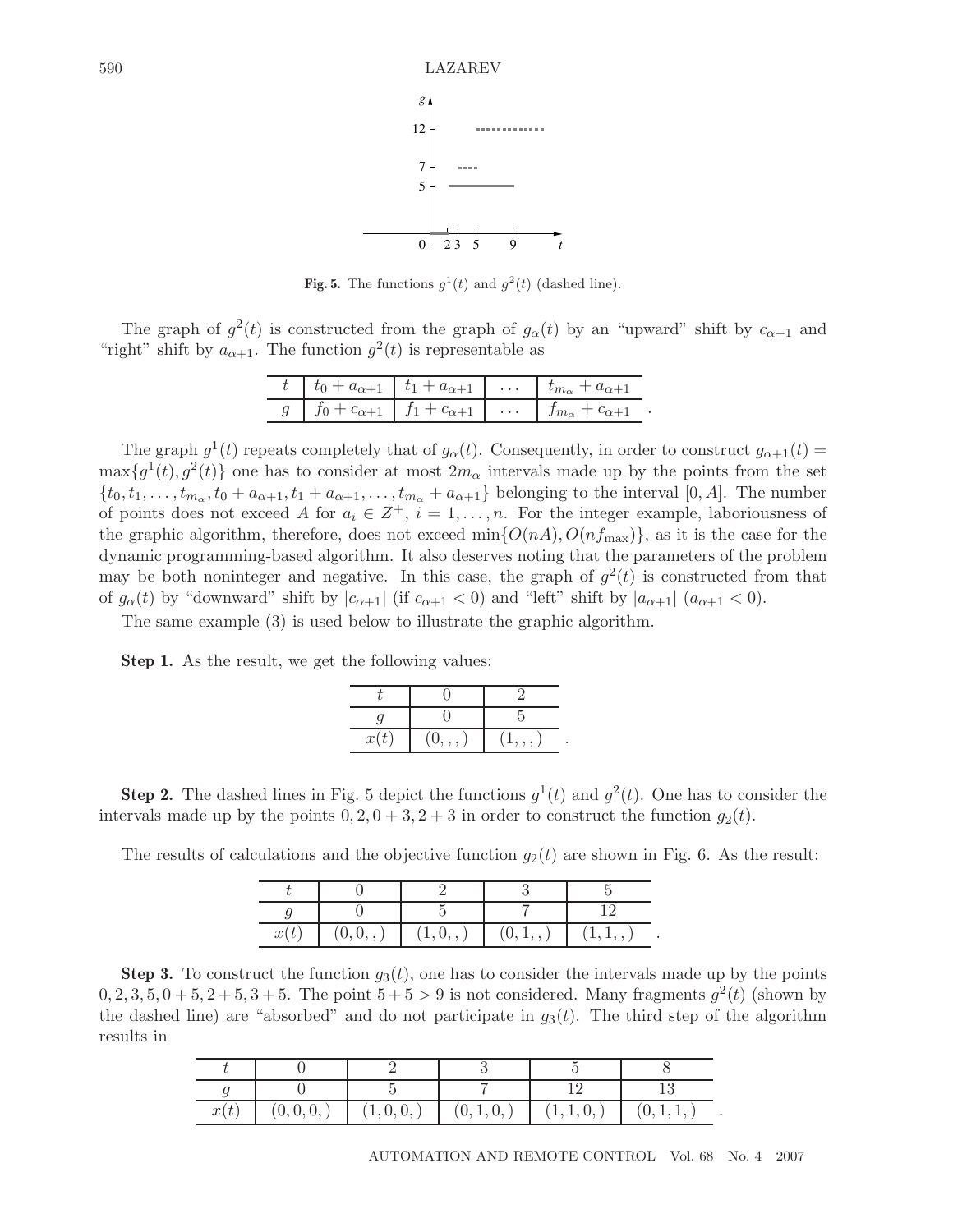

**Fig. 6.** The objective function  $g_2(t)$ . **Fig. 7.** The objective function  $g_4(t)$ .

**Step 4.** The results of calculations and the objective function  $g_4(t)$  are depicted in Fig. 7. One should consider the intervals made up by the points  $0, 2, 3, 5, 8, 0+7, 2+7$  in order to construct the function  $g_4(t)$ . The points  $3 + 7, 5 + 7, 8 + 7$  are disregarded. Therefore, it suffices to consider five points. As the result, we obtain

| x(t) | (0, 0, 0, 0) | (1,0,0,0) | (0, 1, 0, 0) | (1, 1, 0, 0) | (0, 1, 1, 0) |
|------|--------------|-----------|--------------|--------------|--------------|

## *3.3. Efficiency of the Graphic Algorithm*

In the course of its operation the algorithm looked though 17 points: 2 at first step, 3 at the third step, 7 at the third step, and 5 at the fourth step. The dynamic programming algorithm would consider  $4 \times 9 = 36$  points. Consequently, for the example at hand we reduce substantially the pseudopolynomial component of algorithm's laboriousness.

It deserves noting that the graphic algorithm works even if  $a_i \notin Z$ ,  $\forall i$ ,  $A \notin Z$ .

One can easily see that at steps 3 and 4 the number of the "stored" intervals is not doubled. Presumably, laboriousness of the graphic algorithm will be polynomial for a greater number of examples.

To minimize the number of new "stored" intervals appearing at the step  $\alpha$ , the source data must be ordered as  $\frac{c_1}{a_1} \ge \frac{c_2}{a_2} \ge \ldots \ge \frac{c_n}{a_n}$ . Then, the function  $g^2(t)$  will be "absorbed" more effectively.

The algorithm takes indirectly into consideration the specificity of the problem. The algorithm of dynamic programming disregards the fact that the least preferable object in the above example is that with the number 4 (see  $\frac{c_4}{\epsilon}$ ). In the graphic algorithm, one can see at step 4 that the function  $g^2(t)$  does not affect  $g_4(t)$ , that is, some heuristic distinction of the problem was taken<br>into account into account.

#### 4. CONCLUSIONS

The concept of the graphic approach is a natural continuation of the method of dynamic programming. This approach can be applied to the problems with both noninteger and negative parameters.

AUTOMATION AND REMOTE CONTROL Vol. 68 No. 4 2007